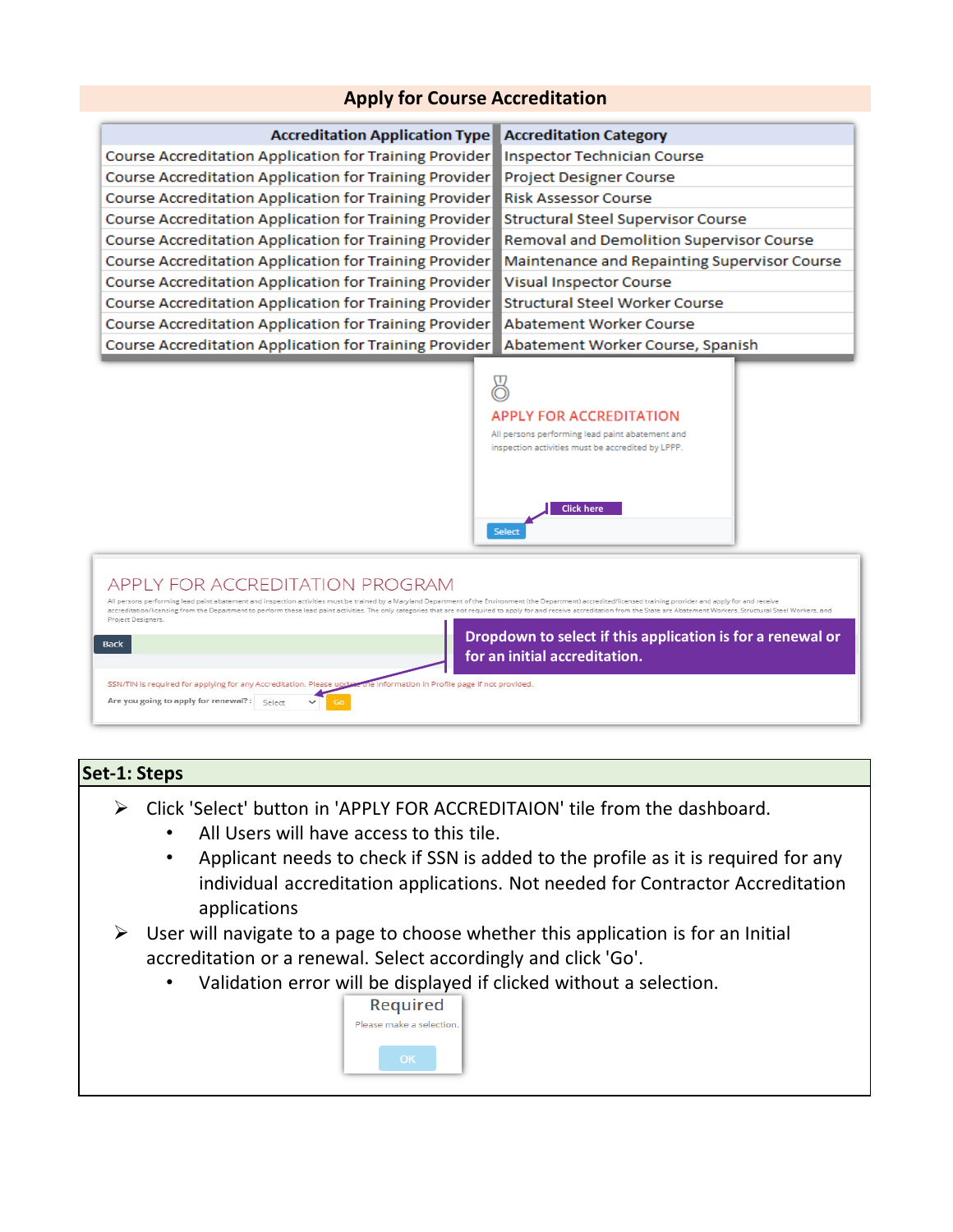# **Course Accreditation Appl., cntd.,**

| <b>Accreditation Application Type:</b>                                              | <b>Accreditation Category:</b>               |
|-------------------------------------------------------------------------------------|----------------------------------------------|
| Course Accreditation Application for Training Pro $\vee$                            | Select Category<br>∼                         |
|                                                                                     | Select Category                              |
| Please enter the name of employer/service provider for w                            | <b>Inspector Technician Course</b>           |
| If you are unable to find your employer/contractor/provider then reach out to their | Project Designer Course                      |
| We cannot proceed until they add you to their employee list.                        | Risk Assessor Course                         |
|                                                                                     | Structural Steel Supervisor Course           |
|                                                                                     | Removal and Demolition Supervisor Course     |
|                                                                                     | Maintenance and Repainting Supervisor Course |
|                                                                                     | Visual Inspector Course                      |
|                                                                                     | Structural Steel Worker Course               |
|                                                                                     | Abatement Worker Course                      |
|                                                                                     | Abatement Worker Course, Spanish             |

## **Set-2: Steps**

- $\triangleright$  Select Course accreditation application type.
- $\triangleright$  Page refreshes to dynamically update the list of accreditation category.
- $\triangleright$  Select the category of the course.
- $\triangleright$  'Is Renewal' checkbox will be displayed checked or un-checked based on the selection from previous page. Is Renewal? Is Renewal?

| $\triangleright$ Enter minimum three consecutive letters from the contractor/employer name. |  |
|---------------------------------------------------------------------------------------------|--|

- Application will look for the employer(s) of this Authorized User and not in the full data set.
- If the application is unable to auto-list then most probably this applicant is not added to their employee list. Refer 'Manager Employee' to see how an authorized user can manage employees of an organization/contractor.
- $\triangleright$  Application will auto-list the full name of the Contractor/Training Provider if identified. Select the employer for whom this license is being applied for.
- $\triangleright$  Click 'Proceed to create accreditation application'.

| Enter minimum 3 consecutive alphabets from<br>the contractor's or the employer's name.                                            |
|-----------------------------------------------------------------------------------------------------------------------------------|
| Please enter the name of employer/service provider for whom you want to create an accreditation application & select.             |
| If you are unable to figal your employer/contractor/provider then reach out to their contact person to add you as their employee. |
| We cannot proceed until they add you to their employee list.                                                                      |
| <b>INsp</b>                                                                                                                       |
| A & A Lead Inspections                                                                                                            |
| Proceed to create accreditation application                                                                                       |
| <b>Employer will be auto-listed to select if identifed</b>                                                                        |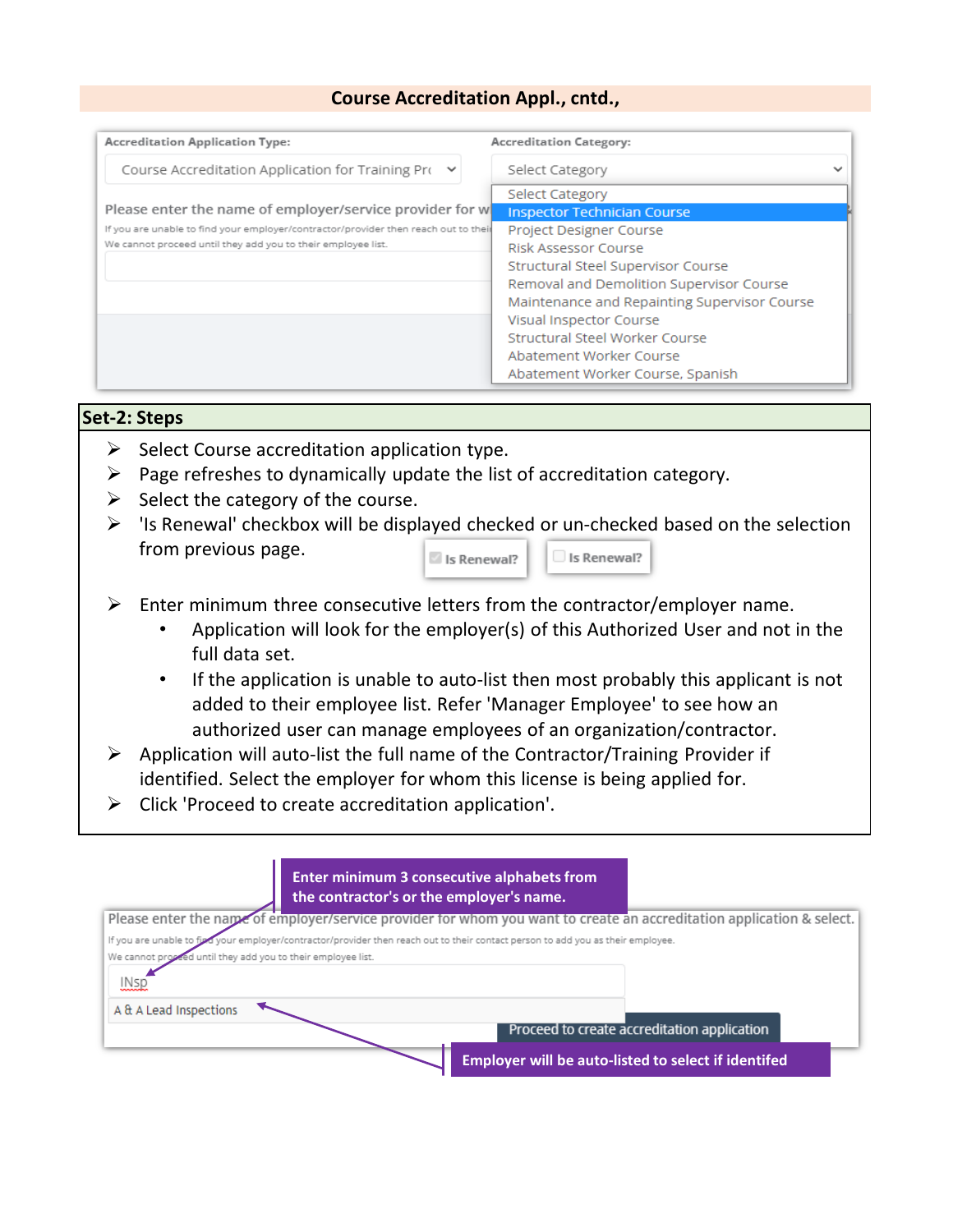### **Course Accreditation Application Form**

|                                                        | verification may be required. Full hard copies may be requested for Department's files. Training Provider and Training Course accreditations coincide and are valid for up to one year. |                                        |                          |                            |                           |              |
|--------------------------------------------------------|-----------------------------------------------------------------------------------------------------------------------------------------------------------------------------------------|----------------------------------------|--------------------------|----------------------------|---------------------------|--------------|
|                                                        |                                                                                                                                                                                         |                                        |                          |                            |                           |              |
|                                                        |                                                                                                                                                                                         | <b>General Application Information</b> |                          |                            |                           |              |
| <b>Full Legal Name of Contractor/Training Provider</b> |                                                                                                                                                                                         |                                        |                          | SDAT#                      |                           |              |
| A & A Lead Inspections                                 |                                                                                                                                                                                         |                                        |                          | 111                        |                           |              |
|                                                        | (if not a company or using a trade name, use your full individual name)                                                                                                                 |                                        |                          | (if company or trade name) |                           |              |
| Telephone #                                            | <b>Email Address</b>                                                                                                                                                                    |                                        | <b>Tax ID</b>            |                            | <b>HB935 No Liability</b> |              |
| 5714312689                                             | narmadapatha4@gmail.com                                                                                                                                                                 |                                        | XXXXX7777                |                            | Yes.                      |              |
|                                                        | (Correspondence may be sent to this<br>address)                                                                                                                                         |                                        | (FEIN or SSN)            |                            |                           |              |
| <b>Street Address</b>                                  |                                                                                                                                                                                         |                                        | <b>Mailing Address</b>   |                            |                           |              |
| Street Address / PO Box*                               | Apartment/Suite/Building#                                                                                                                                                               |                                        | Street Address / PO Box* |                            | Apartment/Suite/Building# |              |
| 321 Main Street                                        | Apartment/Suite/Building#                                                                                                                                                               |                                        | 321 Main Street          |                            | Apartment/Suite/Building# |              |
| City*                                                  | State*                                                                                                                                                                                  |                                        | City*                    |                            | State*                    |              |
| Greenhelt                                              | Maryland                                                                                                                                                                                | $\checkmark$                           | Greenhelt                |                            | Maryland                  | $\checkmark$ |
|                                                        | County                                                                                                                                                                                  |                                        | Zip Code*                |                            | County                    |              |
| Zip Code*                                              |                                                                                                                                                                                         |                                        |                          |                            |                           |              |

## **Set-3: Steps**

- Instructions about the fee, and processing information is displayed in '**Instructions**' section.
- '**General Application Information**' section display information regarding the contractor (applicant's) applying the accreditation.
	- Applicant's is auto-populated from the business profile created for the organization/contractor. Refer 'Manager Business Profile' to know how business profile is created by an authorized user.
	- If any information is incorrect or need to be updated, then the authorized user must be informed regarding the changes.
	- Please do not proceed if any information in this section is incorrect.
- '**Application Type**' will display whether this application is for a renewal or for an initial accreditation. For renewals, existing accreditation number & expiry date will be autopopulated.
- '**Application Category and Fee**' is not applicable as there is no Fee for processing course accreditation application. Only '**Training Course Category'** is displayed.

| <b>Application Type</b>                                                                                                                                                                          |                                                |
|--------------------------------------------------------------------------------------------------------------------------------------------------------------------------------------------------|------------------------------------------------|
| Have you held an accreditation with the same name and category in the past<br><b>NO</b><br>with the state of Maryland?                                                                           |                                                |
| <b>Training Course Category</b>                                                                                                                                                                  | <b>Initial Accreditation Application.</b>      |
| Course Completion Certificates for each new accreditation must be included. On separate sheets, include all relative field experience, contractor's or training provider's names, addresses, and |                                                |
| telephone numbers, Verification or further documents may be requested by MDE during the application review process.                                                                              |                                                |
| Inspector Technician Course                                                                                                                                                                      |                                                |
|                                                                                                                                                                                                  | <b>Application Type</b>                        |
|                                                                                                                                                                                                  |                                                |
|                                                                                                                                                                                                  | <b>YFS</b>                                     |
| Have you held an accreditation with the same name and category in the past<br>with the state of Maryland?<br><b>Accreditation #</b>                                                              | <b>Renewal Accreditation Application where</b> |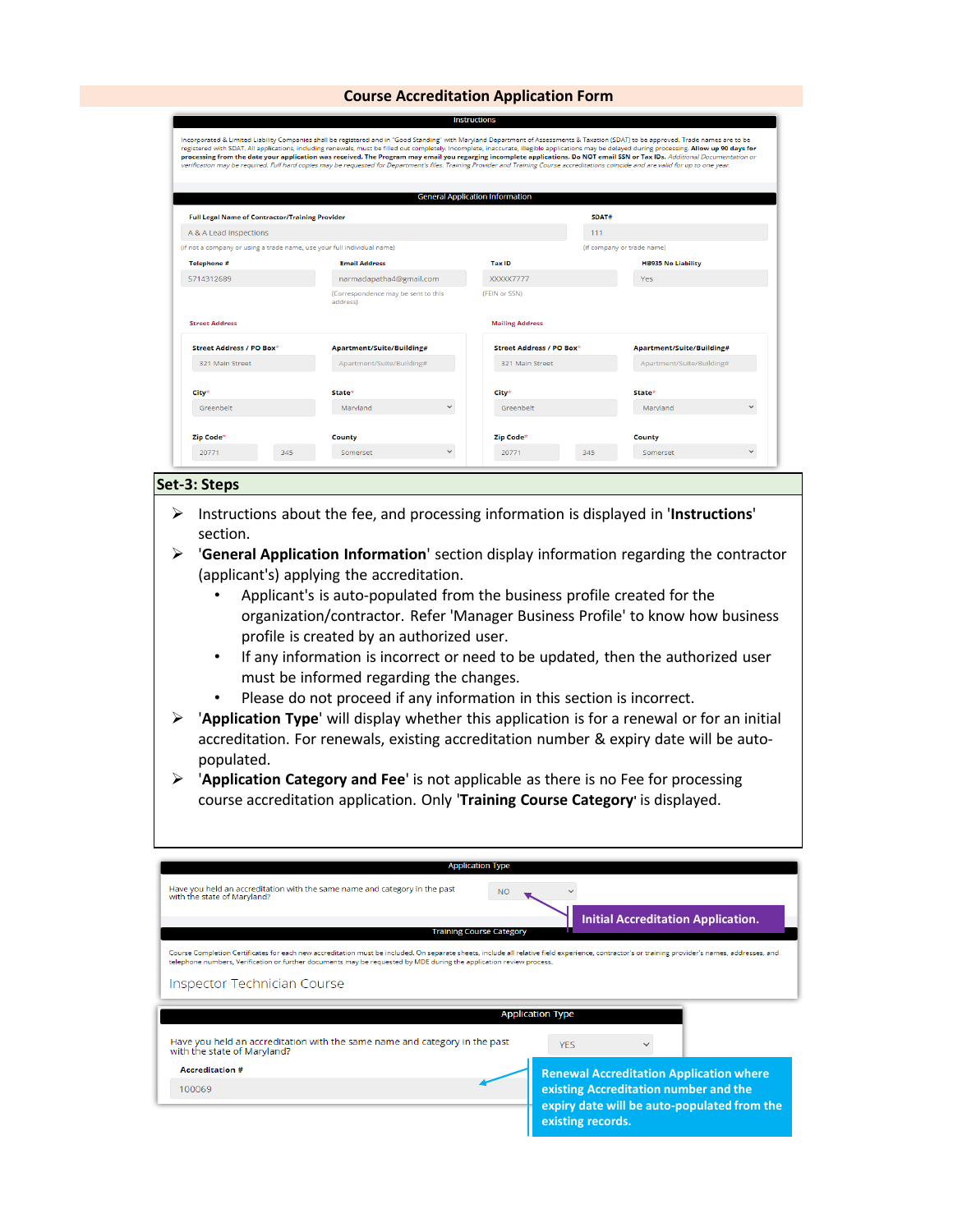# **Course Accreditation Application Form cntd.,**

|                                                                        | Upload the following with this application accordingly. These are to be labeled according to the course category.                                                                                                                                                                                                                                                                                                               |
|------------------------------------------------------------------------|---------------------------------------------------------------------------------------------------------------------------------------------------------------------------------------------------------------------------------------------------------------------------------------------------------------------------------------------------------------------------------------------------------------------------------|
|                                                                        | Both Intial and Refresher Curriculums are required regardless if the Training Provider will only be offering one of them.                                                                                                                                                                                                                                                                                                       |
| <b>New Course Applications</b>                                         |                                                                                                                                                                                                                                                                                                                                                                                                                                 |
| I. Curriculum                                                          |                                                                                                                                                                                                                                                                                                                                                                                                                                 |
| o a. Learning Objectives                                               |                                                                                                                                                                                                                                                                                                                                                                                                                                 |
|                                                                        | <sup>o</sup> *b. Outline/agenda of course content including time for specific topics.                                                                                                                                                                                                                                                                                                                                           |
|                                                                        | i. Provide a seperate outline for the Initial and Refresher courses (except for courses where Initial and Refresher are both one day).                                                                                                                                                                                                                                                                                          |
|                                                                        | ii. Agenda is to be up to date and instructors are to follow it.                                                                                                                                                                                                                                                                                                                                                                |
|                                                                        | iii. Ensure that the agendas reflect no less than the minimum amount of time required for the course.                                                                                                                                                                                                                                                                                                                           |
|                                                                        | o c. Description of Learning activities (classroom participation and hands-on activities).                                                                                                                                                                                                                                                                                                                                      |
|                                                                        | o d. List of audio, visual, and other teaching materials being utilized.                                                                                                                                                                                                                                                                                                                                                        |
|                                                                        | o e. Copies of all printed instruction materials (handouts) given to students.                                                                                                                                                                                                                                                                                                                                                  |
|                                                                        | o f. Written plan of administering the examination.                                                                                                                                                                                                                                                                                                                                                                             |
|                                                                        | i. Copy of examinations.                                                                                                                                                                                                                                                                                                                                                                                                        |
| *III. Instructors                                                      | o g. Written plan for providing photo indentification, training certificate, and student information.                                                                                                                                                                                                                                                                                                                           |
|                                                                        | o a. List of Designated Primary Instructor(s) for the course. Primary Instructor(s) must be accredited by MDE.                                                                                                                                                                                                                                                                                                                  |
|                                                                        | <sup>o</sup> b. List of Recognized Expert Instructor(s) for this course, if applicable.                                                                                                                                                                                                                                                                                                                                         |
|                                                                        | Documentation of qualifications for each Recognized Expert for this course (see COMAR 26.16.01.18B)                                                                                                                                                                                                                                                                                                                             |
|                                                                        |                                                                                                                                                                                                                                                                                                                                                                                                                                 |
| IV. Facilities                                                         |                                                                                                                                                                                                                                                                                                                                                                                                                                 |
|                                                                        | o a. List of training facility location(s) with address(es).                                                                                                                                                                                                                                                                                                                                                                    |
|                                                                        | <sup>o</sup> b. Description of training facilities to accommodate curriculum specified(seating, tables, area to perform hands-on activities).                                                                                                                                                                                                                                                                                   |
|                                                                        | V. If this is a foreign language course application, then also include:<br><sup>o</sup> a. A signed statement in English that the Instructor(s) listed are fluent in the language of the course.<br><sup>o</sup> b. Copies of all printed handouts given to students including agendas and examinations in the language of the course.<br>i. A signed statement verifying the accuracy of the translations for these materials. |
|                                                                        | . I. Copy of all changed materials such as: handouts, booklets, outline/agenda and examinations.                                                                                                                                                                                                                                                                                                                                |
|                                                                        | • II. Copy of the <b>asterisked</b> (*) items above, even if it has not been changed.<br><b>SelectFile</b>                                                                                                                                                                                                                                                                                                                      |
|                                                                        |                                                                                                                                                                                                                                                                                                                                                                                                                                 |
| Select a type                                                          | Choose File No file chosen<br>Upload                                                                                                                                                                                                                                                                                                                                                                                            |
|                                                                        | <b>Document Type</b>                                                                                                                                                                                                                                                                                                                                                                                                            |
|                                                                        | Select a type                                                                                                                                                                                                                                                                                                                                                                                                                   |
| <b>Renewal Course Applications:</b><br><b>Document Type</b><br>Comment | Select a type                                                                                                                                                                                                                                                                                                                                                                                                                   |
|                                                                        | Course Curriculum                                                                                                                                                                                                                                                                                                                                                                                                               |
|                                                                        | Course outline                                                                                                                                                                                                                                                                                                                                                                                                                  |
|                                                                        | Facility layout and description                                                                                                                                                                                                                                                                                                                                                                                                 |
|                                                                        | Language Proficiency Statement                                                                                                                                                                                                                                                                                                                                                                                                  |
|                                                                        | Language Translation Verification Statement                                                                                                                                                                                                                                                                                                                                                                                     |
|                                                                        | Other                                                                                                                                                                                                                                                                                                                                                                                                                           |
|                                                                        | <b>Recognised Expert</b><br><b>Student Handouts</b>                                                                                                                                                                                                                                                                                                                                                                             |

- Applicant can upload supporting files/documents in the 'Documents' section.
- $\triangleright$  Comments or notes can be added about the document attached.
- $\triangleright$  Select the type of document applicable.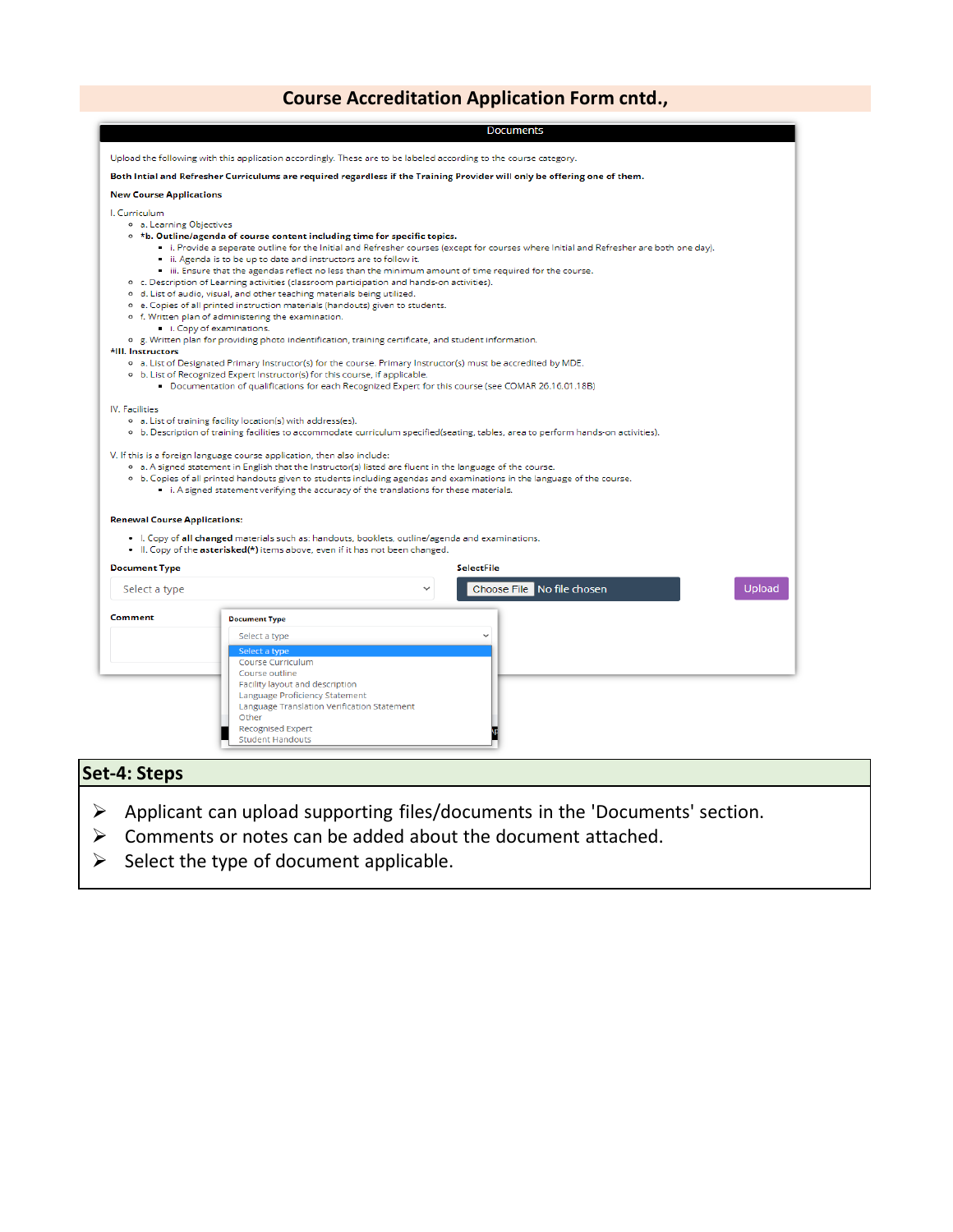## **Course Accreditation Application Form cntd.,**

| State law.                                                                                                  | This Notice is provided pursuant to 4-501 of the General Provisions Article of the Maryland Code. The personal information requested on this form is intended to be used in processing your<br>application. Failure to provide the information requested may result in your application not being processed. You have the right to inspect, amend, or correct this form. The Maryland | Department of the Environment ("Department") is a public agency and subject to the Maryland Public Information Act(Md. Code Ann., General Provisions 4-101. et seq). This form may be made<br>available on the internet via the Department's website and is subject to inspection or copying, in whole or in part, by the public and other governmental agencies, if not protected by federal or                                                                                                                                                                                                                                                                                                                                                                                                                  |
|-------------------------------------------------------------------------------------------------------------|---------------------------------------------------------------------------------------------------------------------------------------------------------------------------------------------------------------------------------------------------------------------------------------------------------------------------------------------------------------------------------------|-------------------------------------------------------------------------------------------------------------------------------------------------------------------------------------------------------------------------------------------------------------------------------------------------------------------------------------------------------------------------------------------------------------------------------------------------------------------------------------------------------------------------------------------------------------------------------------------------------------------------------------------------------------------------------------------------------------------------------------------------------------------------------------------------------------------|
|                                                                                                             | Comptroller and the Maryland Child Support Enforcement Administration that the applicant has no outstanding taxes, unemployment insurance contributions or child support.                                                                                                                                                                                                             | As per Environment Article 1-203 and Family Law Article 10-119.3 of Maryland before any license or permit may be issued or renewed, the issuing authority shall verify through the Office of the                                                                                                                                                                                                                                                                                                                                                                                                                                                                                                                                                                                                                  |
|                                                                                                             | issued by my company and its employees will satisfy the requirements of Environment Article 6-8 and COMAR 26.16.01 through 26.16.05                                                                                                                                                                                                                                                   | I hereby request that the above contractor be accredited as a Lead Paint Abatement Services Contractor in the State of Maryland. I certify that, for the purpose of performing lead paint services,<br>the aforementioned will only employ, hire or contract with individuals or companies that are qualified under Code of Maryland Regulations (COMAR) 26.16.01. I certify that my company and its<br>employees shall perform work practices according to COMAR 26.16.01 and/or 26.02.07. If seeking accreditation as a Lead Paint Inspection Contractor; I certify that any and all unused inspection<br>certificates will be returned to the Department within five(5) days should the Inspection Coontractor cease to perform lead paint inspection services. I certify that work performed and certificates |
|                                                                                                             |                                                                                                                                                                                                                                                                                                                                                                                       |                                                                                                                                                                                                                                                                                                                                                                                                                                                                                                                                                                                                                                                                                                                                                                                                                   |
| I am the Authorized Representative, for this application.<br><b>Authorized Representative of Contractor</b> | <b>Title</b>                                                                                                                                                                                                                                                                                                                                                                          |                                                                                                                                                                                                                                                                                                                                                                                                                                                                                                                                                                                                                                                                                                                                                                                                                   |
| Representative Name                                                                                         | Title                                                                                                                                                                                                                                                                                                                                                                                 |                                                                                                                                                                                                                                                                                                                                                                                                                                                                                                                                                                                                                                                                                                                                                                                                                   |
| (Authorized Representative of Contractor)                                                                   |                                                                                                                                                                                                                                                                                                                                                                                       |                                                                                                                                                                                                                                                                                                                                                                                                                                                                                                                                                                                                                                                                                                                                                                                                                   |
| I Agree to the statement above.                                                                             |                                                                                                                                                                                                                                                                                                                                                                                       | Today's Date 10/18/2021 08:41 PM                                                                                                                                                                                                                                                                                                                                                                                                                                                                                                                                                                                                                                                                                                                                                                                  |

### **Set-5: Steps**

- Authroized Representative of Contractor (Applicant), and title is provided in '**Applicant Statement and Signature**' section.
- $\triangleright$  Click 'Save Application' to save and the user will navigate to the list of applications saved/submitted/approved.
- $\triangleright$  Upon saving the application, user will land on 'My Applications' page where all accreditation applications submitted by the user will be listed.
	- Each application will have its own status.
	- Applicated that are not submitted will be in 'Draft' status with icon  $\bullet$  to update or review before completing payment to submit the application.
	- Submitted applications can be viewed by clicking on the icon
- $\triangleright$  Applicant can view the status updates and messages from MDE by clicking on the green icon.

|                                                        |                                            |                                    | If the user who submitted the application is an authorized<br>user, then only the accreditation application meant for the |                             |                                 |               |                             |           |
|--------------------------------------------------------|--------------------------------------------|------------------------------------|---------------------------------------------------------------------------------------------------------------------------|-----------------------------|---------------------------------|---------------|-----------------------------|-----------|
| <b>List of applications</b>                            |                                            |                                    |                                                                                                                           |                             |                                 | Search:       |                             |           |
| It.<br><b>Accreditation</b><br><b>Application Type</b> | <b>Accreditation Category</b>              | <b>Employer/Contractor</b><br>Name | <b>Fee Waiver</b><br>Claimed                                                                                              | 1î<br>Waiver<br><b>Type</b> | $\mathbb{F}$<br>Created<br>Date | <b>Status</b> | 11<br><b>Status</b><br>Date | View/Edit |
| <b>Course Accreditations</b>                           | Abatement Worker Course.<br>Spanish(CW2sp) | A & A Lead Inspections             | <b>No</b>                                                                                                                 |                             | 10/18/2021                      | Draft         | 10/18/2021                  | ( @       |